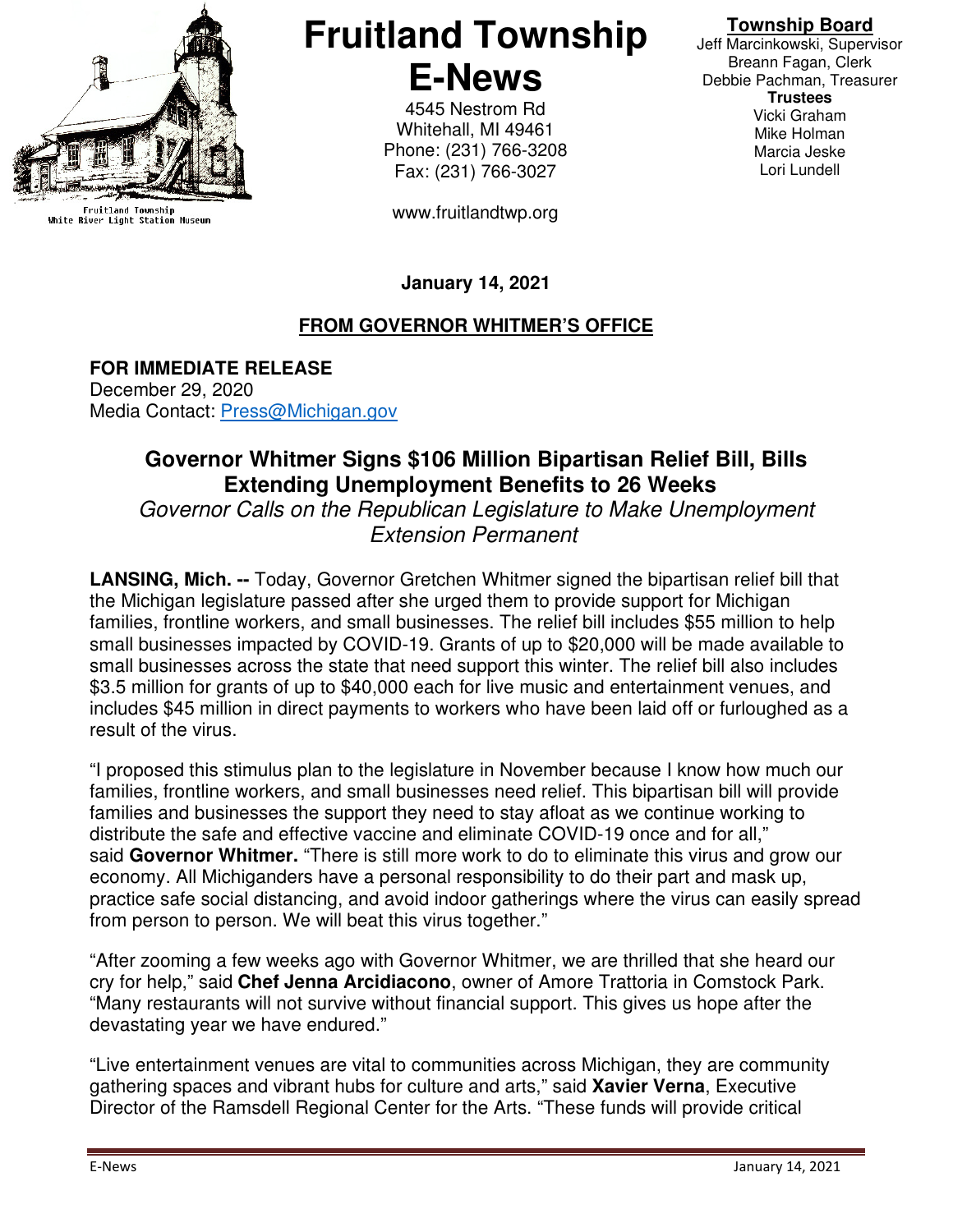support to help them get through until we can all gather safely and enjoy entertainment together again."

"We are grateful that Governor Whitmer has signed a bill that provides some much needed support for entertainment venues and stages like ours," said **Scott Hammontree**, President of the Michigan Independent Venue and Promoter Association. "Our number one priority is keeping our staff, patrons, and their families safe, and we encourage everyone in communities across Michigan to do your part to end this virus once and for all."

The governor also signed bipartisan Senate Bill 604 extending unemployment benefits for Michiganders who have lost work as a result of the COVID-19 pandemic from 20 to 26 weeks until the end of March 2021. Senate Bill 604 was sponsored by Senator Curtis Hertel.

"No Michigander should have to worry about how to put food on the table or pay their bills, especially during a global pandemic," said **Governor Whitmer.** "These bipartisan bills are an important step in providing immediate relief for working families, but there is more work to do. I urge the legislature to take further action to make this permanent. 40 states, including all of our neighbors, automatically provide at least 26 weeks of unemployment relief. Michiganders deserve better than a short-term extension that expires in March. It's time to work together on a bipartisan, long-term solution for working families."

From the beginning of the COVID-19 pandemic, Governor Whitmer and her administration have worked around the clock to ensure benefits for Michiganders who have lost work because of the virus. Since March 15, Governor Whitmer's administration has paid nearly \$27 billion in benefits to nearly 2.3 million workers.

When she signed the bipartisan relief bill, Governor Whitmer line item vetoed any items not subject to negotiated agreement. That includes a \$220 million giveaway of taxpayer money to the employer-owned Unemployment Insurance Trust Fund - a pool of funds designed to help businesses fund benefits for laid off workers. General fund dollars must be used to fund essential services like vaccines and PPE, not to give tax breaks to big businesses. The Unemployment Insurance Agency has also provided more than \$900 million in tax breaks to businesses impacted by COVID-19. Today, the governor urged the legislature to return to work in January and pass a permanent extension of unemployment benefits and an increase in weekly benefits that provide unemployed Michiganders the support they need to put food on the table for themselves and their families.

On Sunday, the President signed a COVID relief bill that provides some support for Michigan's unemployed workers. This bill extends benefits to self-employed and gig workers and provides all unemployment recipients with an additional \$300 per week. This extension will bring relief to nearly 700,000 Michigan workers who are currently receiving benefits under the federal UI programs. The continuation of these benefits coupled with the additional \$300 per week for all claimants will provide our workers with the emergency financial assistance to buy essential items like groceries and prescription drugs.